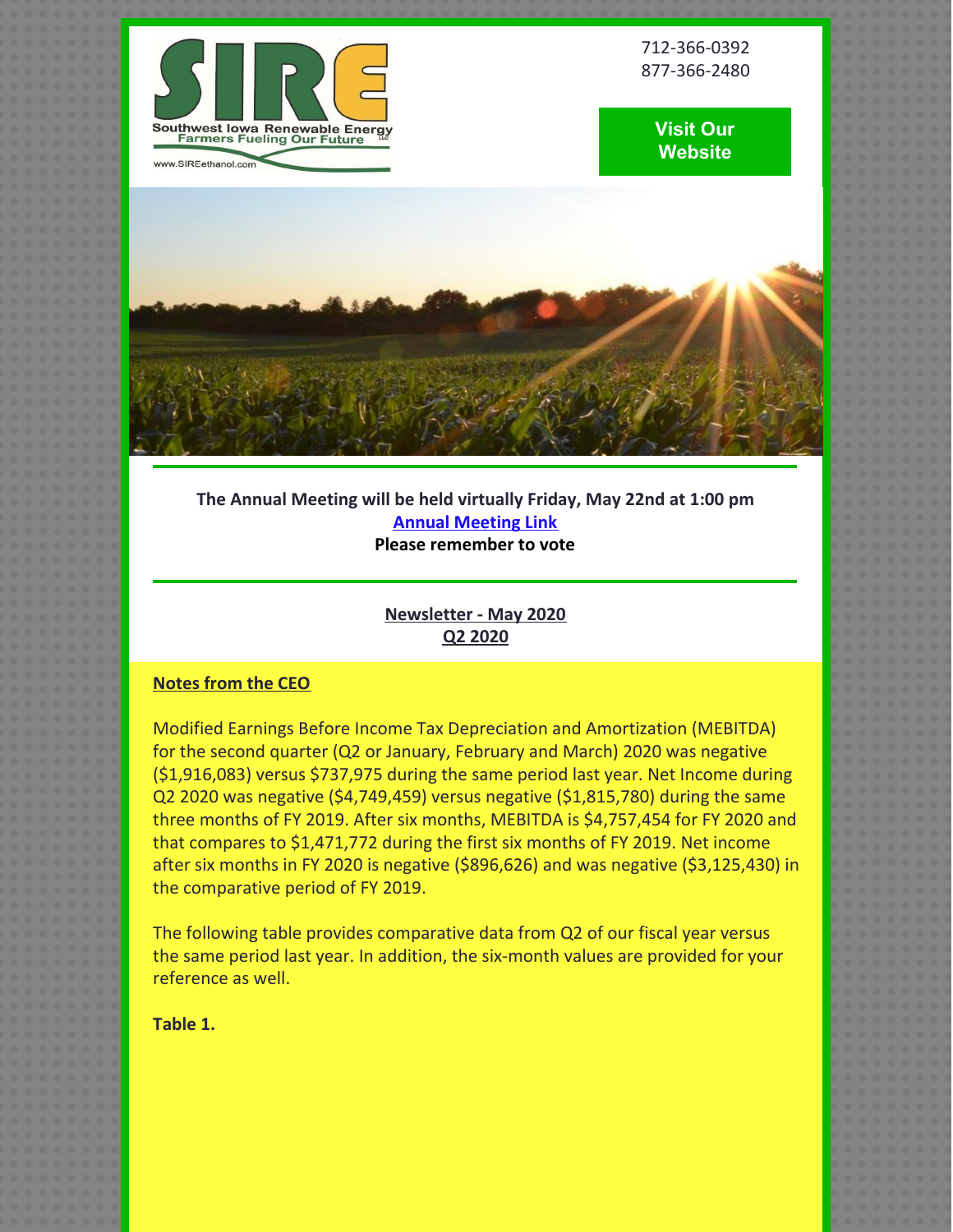| Description                           | Q2 FY 2020    | Q2 FY 2019    | 6 mnth FY 2020 | 6 mnth FY 2019 |
|---------------------------------------|---------------|---------------|----------------|----------------|
| Production (den gal)                  | 30.20 million | 33.05 million | 63.43 million  | 66.27 million  |
| Ethanol Yield (den gal/bu)            | 2.898         | 2.899         | 2.922          | 2.890          |
| Ethanol Price (per gal)               | \$1.25        | \$1.23        | \$1.34         | \$1.21         |
| Corn Price (per bushel)               | \$3.75        | \$3.61        | \$3.74         | \$3.55         |
| Corn Oil Yield (lbs/bu)               | 0.97          | 1.01          | 0.99           | 0.98           |
| BTU's/gallon                          | 25,149        | 23,946        | 24,144         | 23,880         |
| Steam   Natural Gas cost<br>per MMBTU | \$2,718       | \$4.137       | \$2,840        | \$3,855        |
| kWh/gallon                            | 0.641         | 0.639         | 0.623          | 0.642          |
| Chemical cost (\$/gal)                | \$0.089       | \$0.090       | \$0.096        | \$0.098        |

For further performance comparison, the cost of production data on a cents per gallon basis is presented in Table 2.

## **Table 2.**

| Cost per gallon | <b>YTD 2020</b> | <b>FY 2019</b> | <b>FY 2018</b> |
|-----------------|-----------------|----------------|----------------|
| <b>Variable</b> | 0.2234          | 0.2436         | 0.2541         |
| Fixed           | 0.1136          | 0.1206         | 0.1411         |
| G&A             | 0.0416          | 0.0375         | 0.0387         |
| Total           | 0.3786          | 0.4017         | 0.4339         |

## **COVID-19 Impact**

At this point, all of us have been touched in some way by the COVID-19 pandemic and subsequent actions taken to provide for public safety. At SIRE, our initial plantwide discussions and mitigation steps began during the week of March 9th. For context, May ethanol futures on the Commodity Mercantile Exchange (CME) closed at \$1.23 per gallon on March 9, 2020. At the end of that week, the situation had escalated to the point that President Trump declared a National Emergency. As the market tried to digest the impact of travel restrictions, it reacted accordingly with May CME ethanol futures closing at \$0.97 per gallon on Wednesday, March 18th.

Based on the pricing collapse described in the preceding paragraph and taking into account our variable operating margin, existing contract obligations, the commissioning of the Dryer Exhaust Energy Recovery system, as well as our scheduled May plant maintenance outage, the decision was made to reduce our operating rates by ~50%.

This lower level of production impacts all the metrics in Table 1. in one fashion or another. Generally, yield improves as a result of increased fermentation time and energy efficiency decreases because energy required does not decrease in proportion to decreased ethanol output. For example, March ethanol yield was 2.948 gallons per bushel versus 2.879 in February whereas energy efficiency went from 0.633 kWh per gallon in February to 0.719 kWh per gallon in March.

Similarly, while Table 2. shows good improvement in production costs over FY 2019, lower output in March is impacting that metric given there are fewer gallons to spread the costs over. Production costs for March 2020 totaled 40.43 cents per gallon.

#### **Impact to the Third Quarter**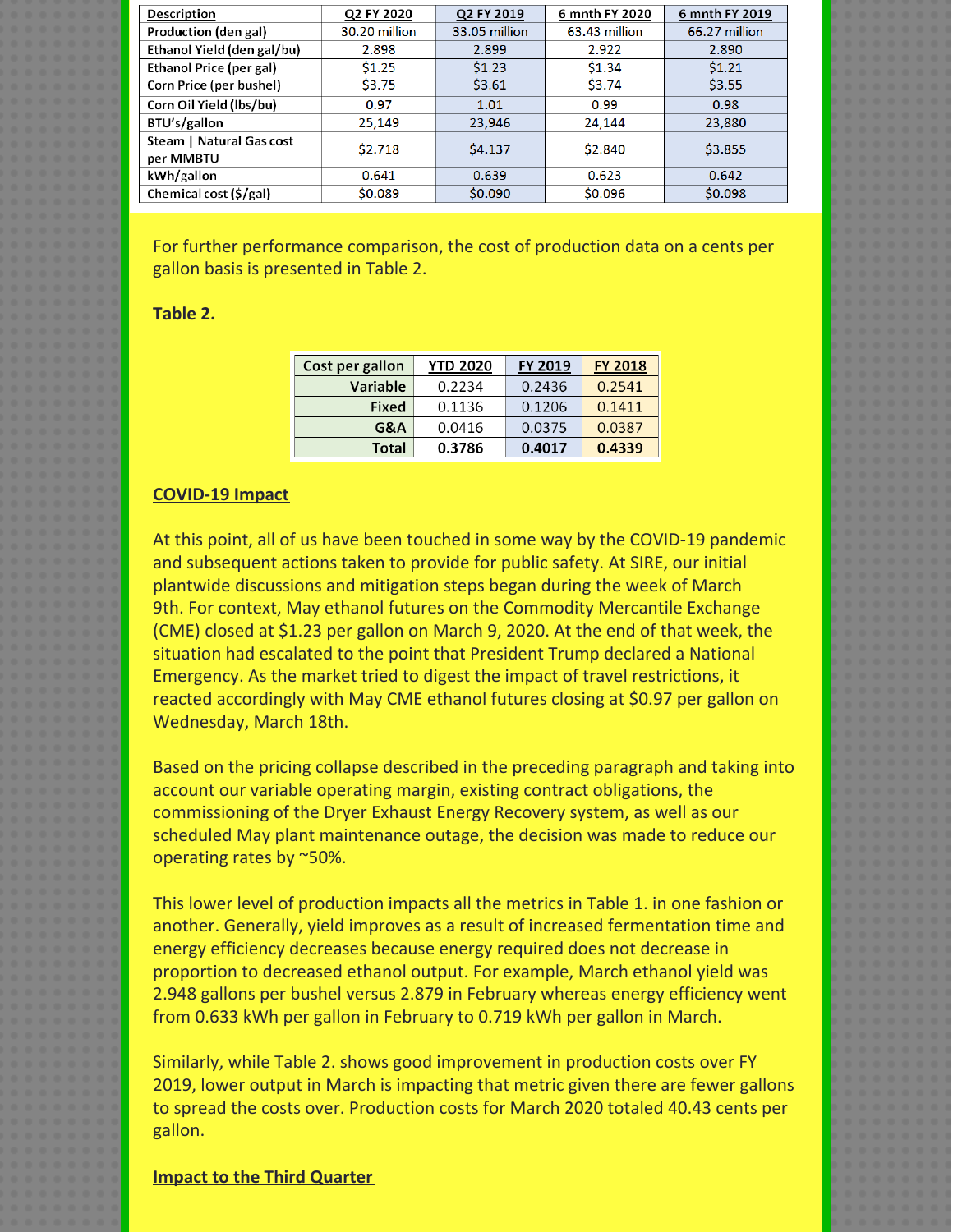The broad effect of essentially shutting down the economy is hard to overstate. According to the Renewable Fuels Association ("RFA"), as of April 24th, 75 ethanol facilities were totally idled, 79 are operating at significantly reduced capacity and 50 plants are near normal capacity. In total, 8.8 billion gallons of annualized production are offline with 8.4 billion gallons annualized still operating. In this environment, our focus is on preserving capital while also looking at opportunities to enhance our cash flow.

With the urgent focus on public health also came the need to address hand sanitizer that was in short supply relative to the demand. In response to the need for additional hand sanitizer the World Health Organization issued a recipe for production, the Alcohol Tax and Trade Bureau relaxed tax requirements and the Food and Drug Agency provided guidance for ethanol plants to provide alcohol for this market. SIRE employees embraced this challenge and developed a process to mix and bottle finished hand sanitizer onsite. The product was christened "SIREtizer" and to this point, we have moved over 12,000 units. Our initial focus was on providing donations to various medical



facilities. That evolved into contracts with a couple government entities. We also worked with area restaurants, placing product in their establishments to provide both a place for consumers to get the product and the businesses additional "togo" foot traffic. SIREtizer sales are obviously not a replacement for the dollars generated through "normal" operations. But it is an unexpected source of revenue that we had not counted on.

Sales of undenatured alcohol to support hand sanitizer around the country is another unexpected, but welcome, source of revenue. At this point, SIRE alcohol for hand sanitizer has been sold in 26 states, the District of Columbia and two Canadian provinces. The key question is; how long will this market be available? Our ability to participate is based on two things:

- 1. The relaxed regulatory environment to address the need.
- 2. Demand

We are currently looking at process enhancements that would allow us to produce the US Pharmaceutical grade of alcohol that is typically used in the production of hand sanitizer. Understanding the costs involved will help inform our thoughts on adding this as a regular piece of our business. Regarding demand longevity, it is prudent to review history. In 2009, H1N1 (aka. The Swine flu) broke out in North America. It lasted for approximately 20 months. There was a significant jump in hand sanitizer demand that subsided not too long after the pandemic ended. In my mind, that is as close an analogy to the COVID-19 situation that we have. But it is a bit like comparing apples and oranges. As we hear various states discuss reopening their economies, it is clear that personal protective equipment, to include hand sanitizer, is part of the plan. As of yet, it is largely unknown what specific requirements will be for businesses or governmental entities in getting back to regular operations. In any event, we will be watching this closely.

#### **Going Forward**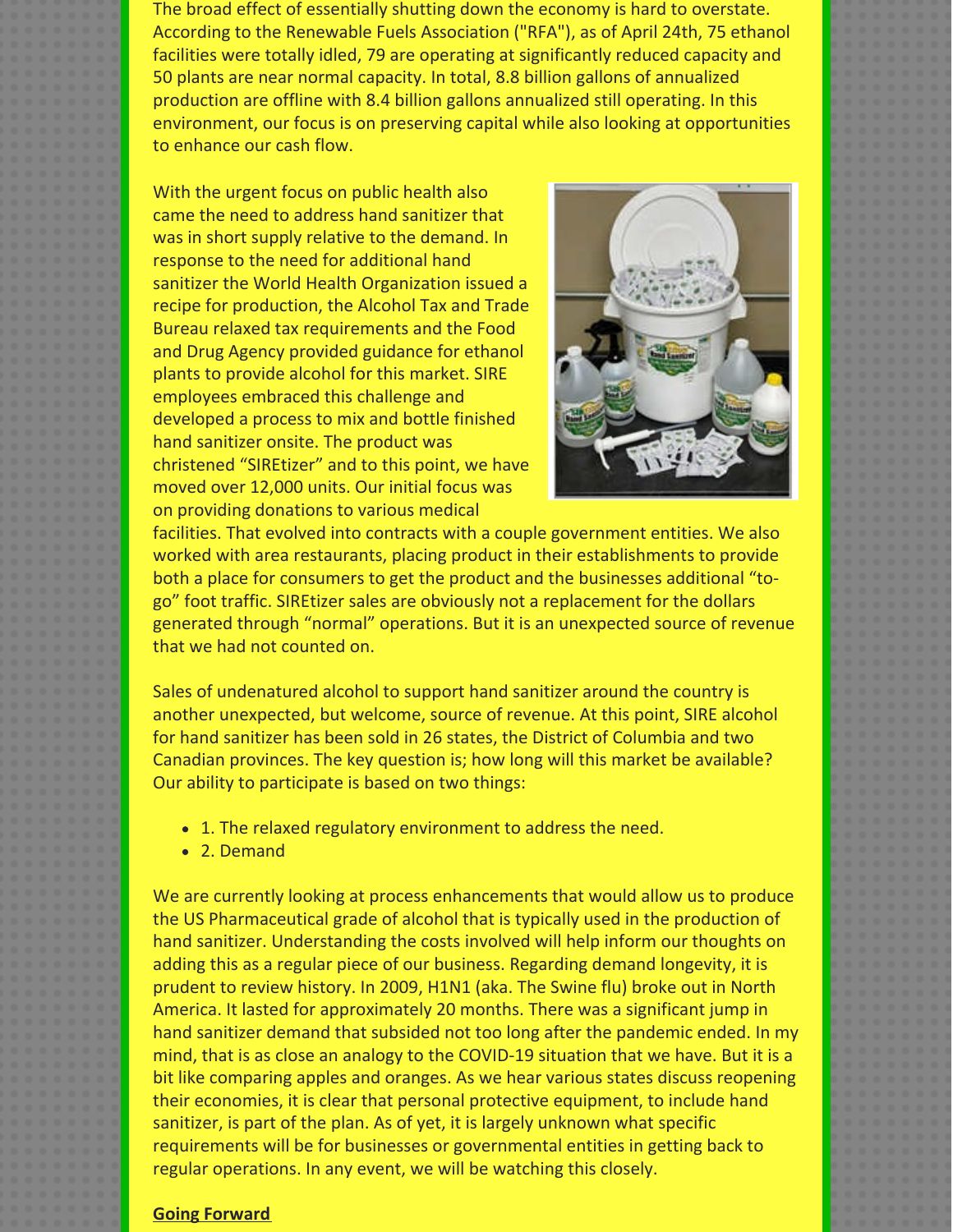The ethanol industry has faced numerous challenges in the past. I expect that the impact of this COVID-19 induced downturn will permanently shutter some facilities and likely cause consolidation among others. SIRE has certainly been negatively impacted but we are well situated to survive. The plant has the right design, good location, solid team and clear-eyed board direction. In other words, a sound foundation. But we cannot sit idle. Now more than ever, the focus on our "5-10- 20" plan must remain sharp. Five percent increase in efficiencies, ten percent reduction in production expense, and twenty percent improvement in energy usage and production volume. This approach will carry us forward.

It also needs to recognized that there is another team on the field. The oil interests are not relenting in their push to reduce ethanol's reach. Adhering to the adage, "no crisis should go to waste", governors of several oil producing states citied the impact of COVID-19 measures as a basis to renew a call for the Renewable Fuels Standard requirements to be waived. The ethanol industry needs to stand up and make ourselves heard. I encourage all of you to let our elected officials know the importance ethanol plays as part of a cleaner burning, high octane fuel supply specifically and agriculture generally.

Thank you for your support.

FORWARD LOOKING STATEMENTS DISCLAIMER. Some of the information in this newsletter may contain forward looking statements that express current beliefs, projections and predictions about future results or events of Southwest Iowa Renewable Energy, LLC (the "Company") and its management, such as statements with respect to financial results and condition; future trends in the industry or in business, revenues or income; litigation or regulatory matters; business and operating plans and strategies; competitive position; operational and production improvements and opportunities that may be available to the Company. Forward looking statements are necessarily subjective in nature and are made based on numerous and varied estimates, projections, beliefs, strategies and assumptions, and are subject to numerous risks and uncertainties. Forward looking statements are not guarantees of future results, performance or business or operating conditions, and no one should place undue reliance on any forward looking statements because actual results, performance or conditions could be materially different. The Company undertakes no obligation to revise or update any forward looking statements. The forward looking statements contained in this newsletter are included in the safe harbor protection provided by Section 27A of the Securities Act of 1933, as amended and Section 21E of the Securities Exchange Act of 1934, *as amended*

*Interested in selling your grain to SIRE? Interested in buying dried or wet distillers grain? Call Kristan Barta (712-352-5010) or Mack Walford (712-352-5017) today.*

Sincerely,

Mike Jerke, CEO mike.jerke@sireethanol.com 712-352-5002

**Southwest Iowa Renewable Energy** *712-366-0392* or *877-366-2480* 10868 189th Street Council Bluffs, IA 51503

Connect With Us: